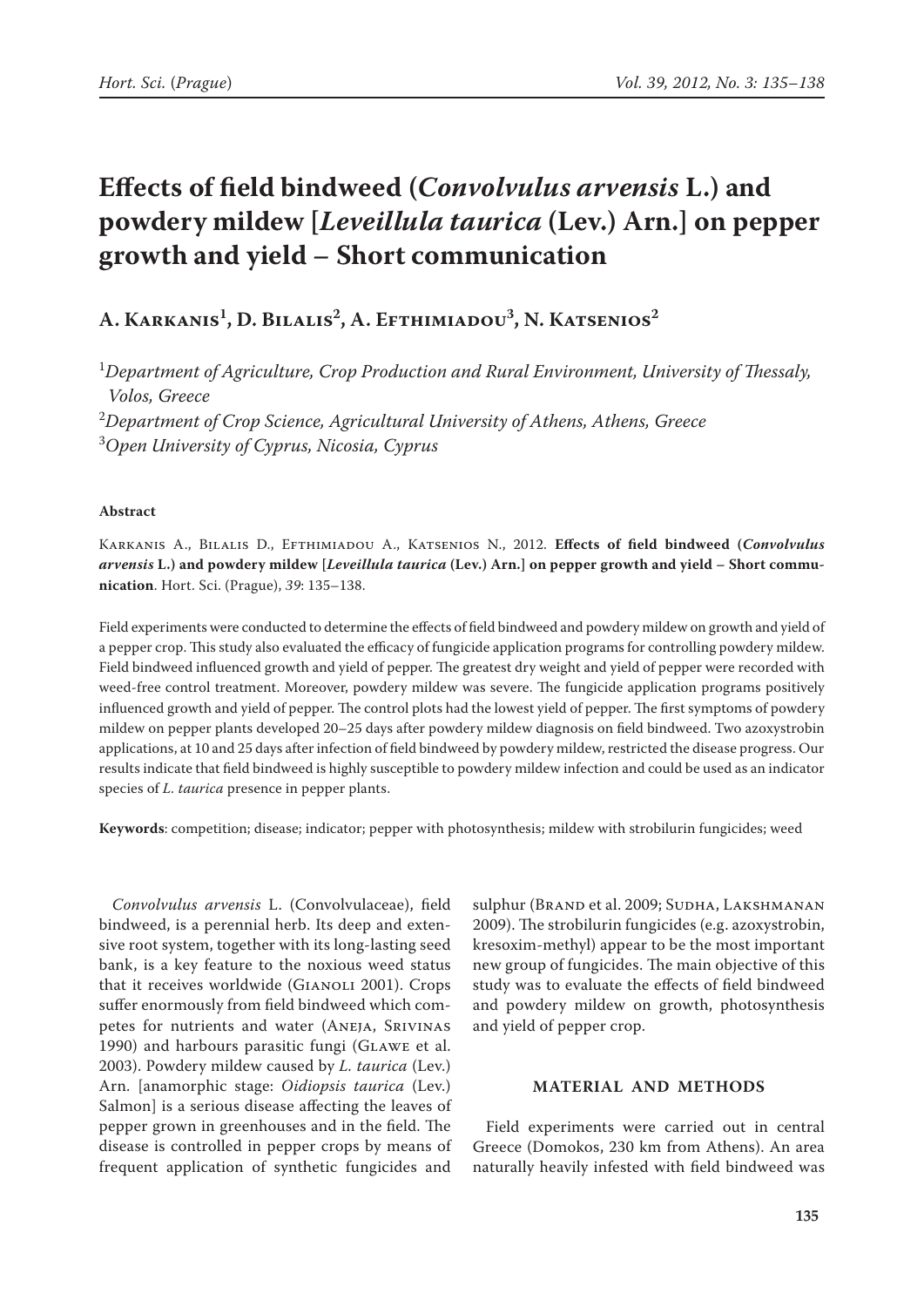selected. The experiment was set up on an area of 800  $m<sup>2</sup>$  according to the split-plot design with four replicates, two main plots: weed-free control and field bindweed competition and three subplots [control, non-sprayed; treatment 1: azoxystrobin application (200 g a.i./ha) at 60, 75, 90 and 116 days after transplanting (DAT); treatment 2: azoxystrobin application (200 g a.i./ha) at 10 and 25 days after infection of field bindweed by powdery mildew]. The sub-plot size was  $5 \times 6$  m. In 2009 and 2010, after hardening, the pepper (*Capsicum annuum* L. Dolmy F1) seedlings were transplanted on the same dates (10/05/2009 and 10/05/2010) in paired-rows. The distances between two rows in a pair and between two consecutive paired-rows were 0.40 and 1.35 m, respectively, and plant-to-plant spacing was 0.40 m. The dry matter (kg/ha) of field bindweed was assessed at 150 DAT. For the determination of dry matter (dry matter of stems + dry matter of leaves, kg/ha) and yield of pepper (kg/ha), five plants were randomly selected in each plot. The yield was estimated by collecting and weighing the green fruits of pepper. Fruits were harvested at five-day intervals at the ripening stage, from the third week of July to the middle of October. Measurements of photosynthetic rate ( $\mu$ mol CO<sub>2</sub>/m<sup>2</sup>s)

were measured on two successive days, between the hours of 10.30 and 14.30, with five measurements per plot. Measurements of photosynthetic rate were made using an LCi Leaf Chamber Analysis System (ADC, Bioscientific, Hoddedson, UK; Measurement range: PAR: 0-3000 µmols/m<sup>2</sup>s,  $CO<sub>2</sub>$  concentration: 0–2000 ppm, temperature: –5 to 50°C). The adaptation time for the leaf disc in the chamber is 60 s. Photosynthetic rates are calculated approximately every 20 s. The percentage of diseased leaf surface area was assessed visually eight times between 80 and 150 DAT. The data were subjected to statistical analysis according to the split-plot design.

### **RESULTS AND DISCUSSION**

Field bindweed emergence started 10–15 DAT and was completed within 120 DAT. Field bindweed influenced growth and yield of pepper. The highest dry matter and yield of pepper was recorded with the weed-free control treatment (Table 1). Crops suffer enormously from field bindweed which competes for nutrients and water (Aneja, Srivinas 1990). Powdery mildew was observed on

Table 1. Effects of field bindweed (FB) and fungicides (control, treatment 1 and treatment 2) on dry matter, photosynthetic rate and yield of pepper crop

|                                                                                                              | 2009              |         | 2010              |         |  |
|--------------------------------------------------------------------------------------------------------------|-------------------|---------|-------------------|---------|--|
| Fungicide treatments                                                                                         | weed-free control | with FB | weed-free control | with FB |  |
| Dry matter of pepper (kg/ha)                                                                                 |                   |         |                   |         |  |
| Control                                                                                                      | 7,510             | 5,430   | 7,850             | 5,780   |  |
| Treatment 1                                                                                                  | 9,030             | 6,260   | 8,670             | 6,540   |  |
| Treatment 2                                                                                                  | 8,780             | 6,140   | 8,560             | 6,340   |  |
| $LSD$ <sub>bindweed</sub> ( $P = 0.05$ )                                                                     | 467               |         | 271               |         |  |
| $LSD$ <sub>fungicides</sub> ( $P = 0.05$ )                                                                   | 362               |         | 158               |         |  |
| Photosynthetic rate ( $\mu$ mol CO <sub>2</sub> /m <sup>2</sup> s) of pepper at 140 days after transplanting |                   |         |                   |         |  |
| Control                                                                                                      | 8.31              | 8.78    | 8.93              | 9.44    |  |
| Treatment 1                                                                                                  | 14.43             | 12.34   | 15.47             | 12.56   |  |
| Treatment 2                                                                                                  | 15.02             | 12.09   | 15.21             | 12.61   |  |
| $LSD$ <sub>bindweed</sub> ( $P = 0.05$ )                                                                     | 1.04              |         | 0.69              |         |  |
| $LSD$ <sub>fungicides</sub> ( $P = 0.05$ )                                                                   | 0.72              |         | 1.17              |         |  |
| Yield of pepper (kg/ha)                                                                                      |                   |         |                   |         |  |
| Control                                                                                                      | 28,400            | 21,240  | 27,320            | 20,500  |  |
| Treatment 1                                                                                                  | 40,310            | 31,400  | 36,450            | 29,840  |  |
| Treatment 2                                                                                                  | 39,850            | 31,030  | 35,700            | 30,650  |  |
| $LSD$ <sub>bindweed</sub> ( $P = 0.05$ )                                                                     | 1,217             |         | 753               |         |  |
| $LSD$ <sub>fungicides</sub> ( $P = 0.05$ )                                                                   | 764               |         | 1,024             |         |  |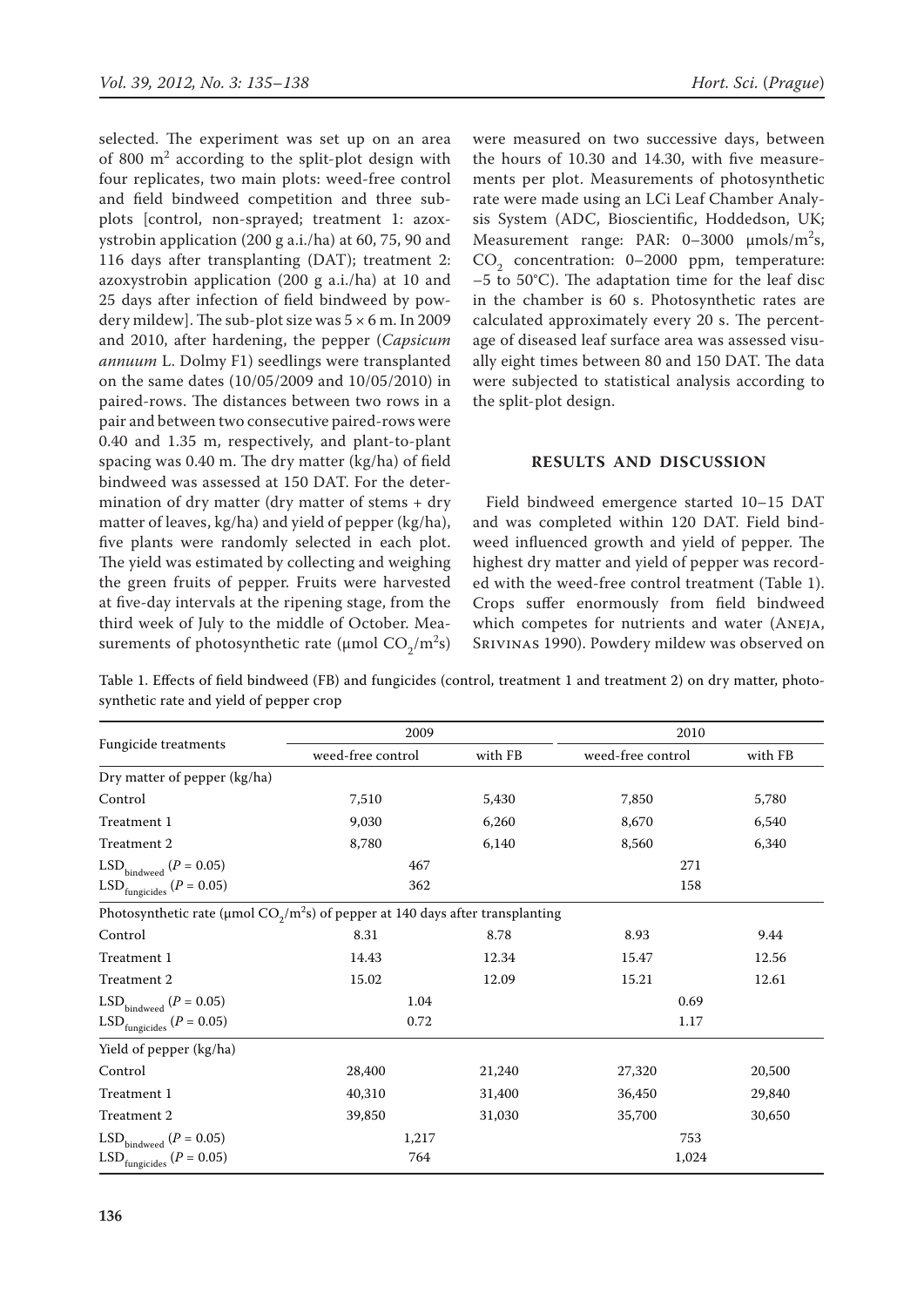| Fungicide treatments                       | 2009              |         | 2010              |         |  |
|--------------------------------------------|-------------------|---------|-------------------|---------|--|
|                                            | weed-free control | with FB | weed-free control | with FB |  |
| Control                                    | 41.4              | 43.4    | 45.6              | 47.2    |  |
| Treatment 1                                | 24.2              | 26.1    | 26.5              | 27.8    |  |
| Treatment 2                                | 24.8              | 26.5    | 26.9              | 28.5    |  |
| $LSDbindweed$ ( $P = 0.05$ )               | 2.1               |         | 4.5               |         |  |
| $LSD$ <sub>fungicides</sub> ( $P = 0.05$ ) | 3.4               |         | 6.7               |         |  |

Table 2. Effects of field bindweed (FB) and fungicides (control, treatment 1 and treatment 2) on severity of powdery mildew on pepper crop at 140 days after transplanting

field bindweed plants. In field bindweed, the first symptoms of powdery mildew developed between 85–95 DAT. White powdery colonies covered both leaf surfaces within 30–40 days. Two powdery mildew fungi occur in field bindweed: *Erysiphe convolvuli* DC var. *convolvuli* and *L. taurica* (Lev.) Arn. (Glawe et al. 2003).

Moreover, powdery mildew (*L. taurica*) was observed on pepper plants. Irrespective of year, in pepper plants, the first symptoms of powdery mildew developed 20–25 days after powdery mildew diagnosis on field bindweed plants. White powdery colonies covered the lower surface of leaves within 20–35 days after powdery mildew diagnosis on pepper plants. The fungicide application programs positively influenced growth and yield of pepper. Supha and Lakshmanan (2007) also reported that a severe outbreak of powdery mildew disease induced by *L. taurica* was observed on *Capsicum annuum*

and caused yield loss by up to 80%. There was field bindweed  $\times$  fungicide interaction for yield of pepper. Moreover, fungicide treatment positively influenced the photosynthetic rate of pepper (Table 1). AKHKHA (2008) observed that barley infection by powdery mildew induced stomatal closure and limited  $CO<sub>2</sub>$  diffusion to carboxylation sites, causing a decline in the rates of photosynthesis. Two azoxystrobin applications restricted the disease progress on field bindweed and pepper plants (Tables 2 and 3). In contrast, ELAD et al. (2007) reported that the current recommendation for powdery mildew control is frequent fungicide applications beginning early in the season. Concerning the disease severity in the prevent study, there were no significant differences between the weed-free control and field bindweed treatment. In addition, SUDHA and Lakshmanan (2007) found that the ability of *L. taurica* to infect the native host *Solanum nigrum*

Table 3. Dry matter and severity of powdery mildew of field bindweed treated with fungicides to control powdery mildew of pepper (DAT – days after transplanting)

| Fungicide treatments                       |               | 2009          |                |               | 2010          |                |  |  |
|--------------------------------------------|---------------|---------------|----------------|---------------|---------------|----------------|--|--|
|                                            | 30 DAT        | <b>90 DAT</b> | <b>150 DAT</b> | 30 DAT        | <b>90 DAT</b> | <b>150 DAT</b> |  |  |
| Dry matter (kg/ha)                         |               |               |                |               |               |                |  |  |
| Control                                    | 38.3          | 655           | 830            | 39.5          | 560           | 755            |  |  |
| Treatment 1                                | 42.7          | 618           | 920            | 43.4          | 545           | 893            |  |  |
| Treatment 2                                | 43.9          | 635           | 890            | 44.8          | 489           | 794            |  |  |
| $LSD$ <sub>fungicides</sub> ( $P = 0.05$ ) | 7.8           | 25            | 44             | 5.9           | 63            | 21             |  |  |
|                                            | <b>90 DAT</b> | 110 DAT       | <b>140 DAT</b> | <b>90 DAT</b> | 110 DAT       | <b>140 DAT</b> |  |  |
| Severity (%) of powdery mildew             |               |               |                |               |               |                |  |  |
| Control                                    | 4.5           | 19.2          | 67.8           | 8.4           | 25.3          | 77.8           |  |  |
| Treatment 1                                | 1.8           | 5.6           | 20.4           | 2.4           | 7.8           | 24.3           |  |  |
| Treatment 2                                | 5.1           | 17.8          | 50.2           | 9.1           | 27.6          | 63.1           |  |  |
| $LSD$ <sub>fungicides</sub> ( $P = 0.05$ ) | 0.6           | 4.8           | 9.4            | 0.8           | 5.1           | 7.1            |  |  |